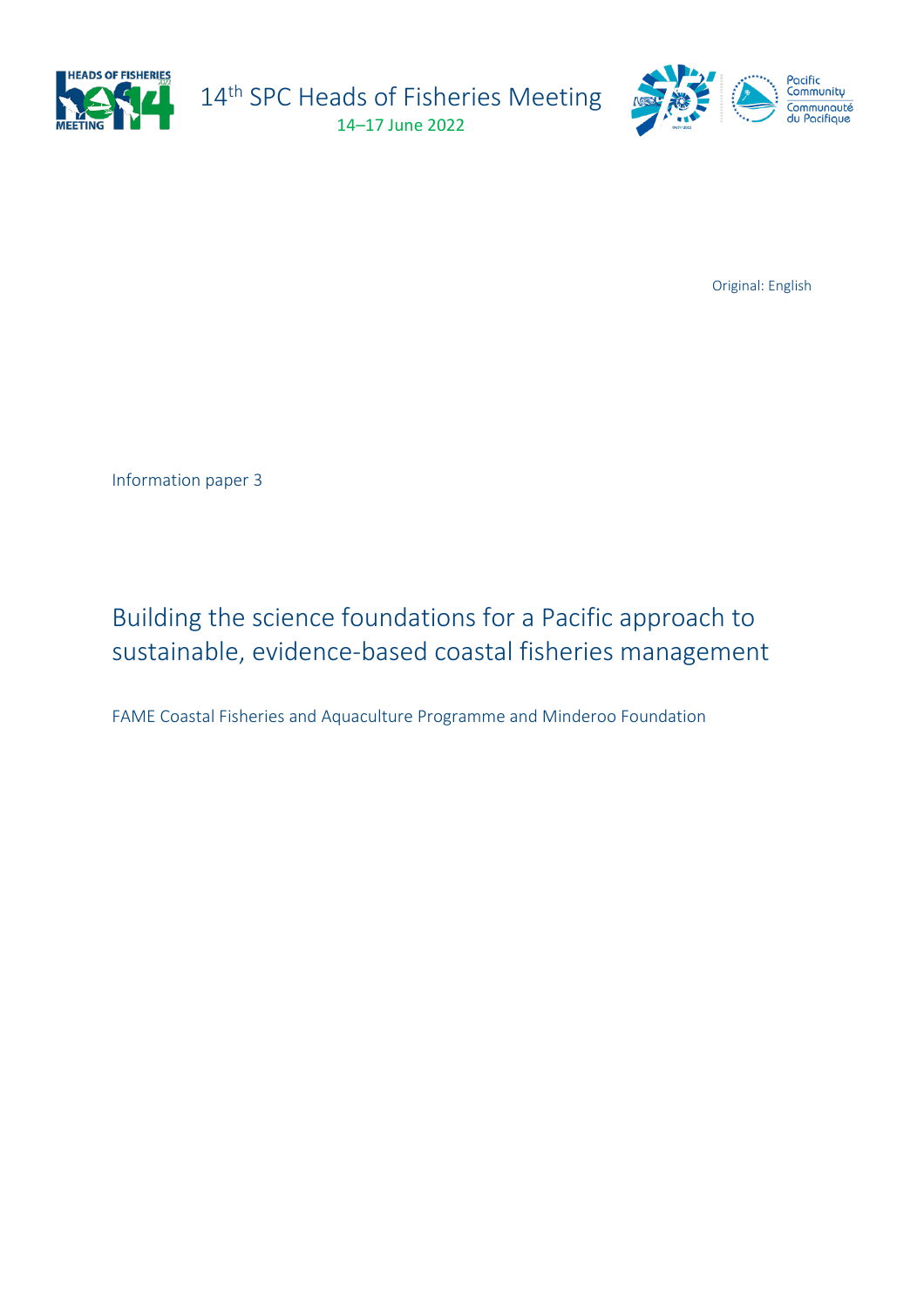

### Background

- 1. Coastal/inshore fisheries provide the primary or secondary source of income for up to fifty per cent of households in the Pacific region. Amongst rural populations, 50–90% of the animal-sourced protein consumed comes from fish<sup>[1](#page-1-0)</sup>. Pacific island coastal fisheries are central to the Pacific way of life and are estimated to make up 49% of the total fisheries contribution to GDP.
- 2. Populations across the PICTs continue to grow, there is greater access to motorised vessels and refrigeration and more efficient fishing technology. Fishing of coastal resources is no longer only artisanal, with commercial interests prevalent and growing.
- 3. Climate change is exacerbating the effects of overfishing of coastal systems.
- 4. National governments across the PICTs are looking to maximise the contribution of their marine resources to their economies and well-being.
- 5. Maintaining and managing sustainable populations of coastal fisheries resources within this environment requires regular collection of appropriate data and information that can deliver assessments of stock health and timely information for pro-active management.

#### The problem

- 6. Recognition of the need to improve data collection in coastal fisheries across the PICTs has been a focal issue since the first Regional Technical Meeting on Coastal Fisheries (RTMCF) in 2017. This need is reflected in the following strategies documents:
	- [A New Song for Coastal Fisheries](https://coastfish.spc.int/component/content/article/461-a-new-song-for-coastal-fisheries.html)
	- Pathways to Change Framework, Objective 2: Adequate and relevant information to inform management and policy.
	- [A Regional Roadmap for Sustainable Pacific Fisheries](https://aus01.safelinks.protection.outlook.com/?url=https%3A%2F%2Fwww.ffa.int%2Fsystem%2Ffiles%2FRoadmap_web_0.pdf&data=05%7C01%7Channahg%40spc.int%7C14d40525c99742ef27f808da340c17a2%7Cf721524dea604048bc46757d4b5f9fe8%7C0%7C0%7C637879523937692768%7CUnknown%7CTWFpbGZsb3d8eyJWIjoiMC4wLjAwMDAiLCJQIjoiV2luMzIiLCJBTiI6Ik1haWwiLCJXVCI6Mn0%3D%7C3000%7C%7C%7C&sdata=qEzfyCmyaXyD%2BvmutoUwhwKoCWsRkH9psODA%2BETblcQ%3D&reserved=0)
	- Coastal Fisheries Strategy 1: Provide relevant information to inform management and policy
	- [Pacific framework for action on scaling up community based fisheries management: 2021-2025](https://aus01.safelinks.protection.outlook.com/?url=https%3A%2F%2Fspccfpstore1.blob.core.windows.net%2Fdigitallibrary-docs%2Ffiles%2F8a%2F8af01e1628881b0afb92314fe1c401e5.pdf%3Fsv%3D2015-12-11%26sr%3Db%26sig%3DeY1Nioa6bUE086I64kjnpIB8l7TzONLIPnDibMPzrdw%253D%26se%3D2022-08-29T03%253A13%253A45Z%26sp%3Dr%26rscc%3Dpublic%252C%2520max-age%253D864000%252C%2520max-stale%253D86400%26rsct%3Dapplication%252Fpdf%26rscd%3Dinline%253B%2520filename%253D%2522HoF13_WP4.pdf%2522&data=05%7C01%7Channahg%40spc.int%7C14d40525c99742ef27f808da340c17a2%7Cf721524dea604048bc46757d4b5f9fe8%7C0%7C0%7C637879523937692768%7CUnknown%7CTWFpbGZsb3d8eyJWIjoiMC4wLjAwMDAiLCJQIjoiV2luMzIiLCJBTiI6Ik1haWwiLCJXVCI6Mn0%3D%7C3000%7C%7C%7C&sdata=oYXQECdECHb0lKFi7mnAPaffwQs7Izb9CtuZ5UFtLfE%3D&reserved=0)
	- Objective 1: Information, awareness and communications.
	- Coastal communities and relevant stakeholders regularly receive information that supports resource management and are able to provide feedback and raise concerns through appropriate and effective communication mechanisms.
- 7. Recent global/regional assessments of coastal fisheries stocks by FAO, the World Bank and the Minderoo Foundation have been unable to effectively assess the health of coastal fisheries stocks across small island developing states, including the Pacific islands region, due to a lack of suitable data.
- 8. To date, work to improve this situation has predominantly involved short-term funding models, focussed on capacity building and development without considering long-term sustainability.

<span id="page-1-0"></span><sup>1</sup> HIES Data 2010-2020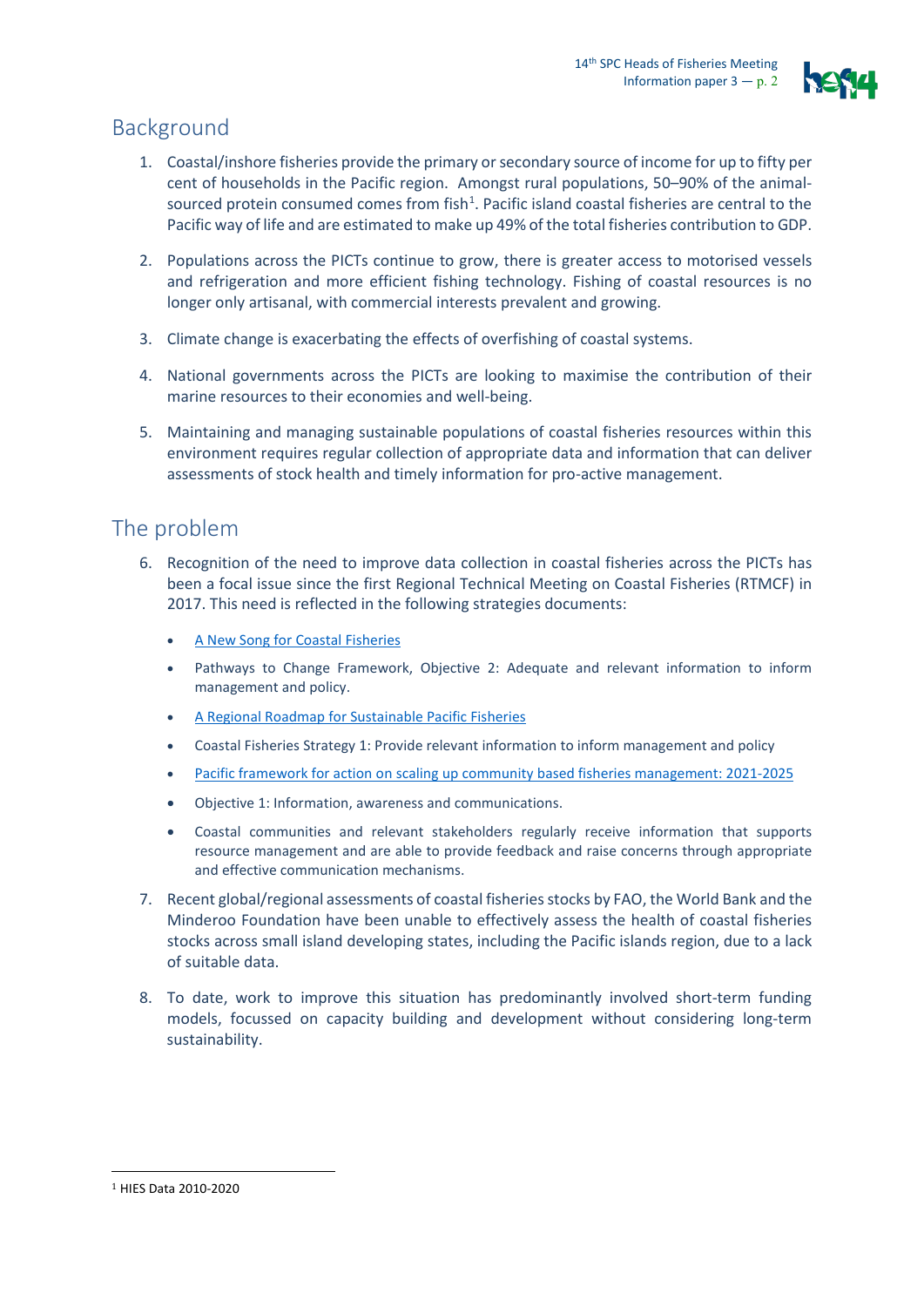

## Towards a solution

- 9. The general problems and issues around fisheries data collection have been well documented for many years and remain unchanged, highlighting the need to revisit approaches to addressing these issues.
- 10. Effective management decisions can be made on the health of coastal fisheries stocks based on a minimum set of suitable data, as long as this information is collected consistently and reliably. Additional data and further analyses can be added to this core monitoring approach, catering to the needs and contexts of individual members. Such an approach is more attuned to the known capacities and resource levels that exist across the PICTs.
- 11. Effective use of data is crucial to putting appropriate management measures in place. Semiautomated data systems can facilitate analysis and reporting, allowing quick use of information towards management decisions and policy. In addition, entry costs to use these data systems are low and with high potential for scaling across the region.
- 12. SPC has developed a [Coastal Fisheries Data Management S](https://www.spc.int/CoastalFisheries)ystem with an integrated e-data platform. This system enables fisheries officers to capture a minimal set of core data using a mobile application [IKASAVEA.](https://play.google.com/store/apps/details?id=spc.ikasavea&hl=en_AU&gl=US) Once data are entered, analysis, interpretation, and reporting can be semi-automated with outputs delivered to managers through the web platform for rapid actions as required.
- 13. SPC sees potential in this approach, but we recognise the need for PICT member input to ensure suitability for different contexts and capacities across the region, and to ensure that the resulting information and analysis are useful for those making management and policy decisions.
- 14. Moving forward with this approach will require significant mobilisation of resources and capacity by SPC, along with a commitment from interested member PICT's over both the short and long term.
- 15. SPC, as the primary fisheries science provider for the PICT's for over 60 years, is well placed to facilitate and support this approach over the long-term.

#### SPC and the Minderoo Foundation

- 16. The Minderoo Foundation are a modern philanthropic organisation that embraces taking on tough, persistent issues with the potential to drive massive change
- 17. SPC and the Minderoo Foundation are exploring an opportunity to partner on building the foundations for a sustainable Pacific approach to, evidence-based coastal fisheries management.
- 18. A partnership with the Minderoo Foundation will draw on their investment strength and expertise to help integrate a simple, refined system for coastal fisheries monitoring and management through regional coastal fisheries agencies. The intention is to work towards a regional standard for coastal fisheries data collection that is flexible enough to suit many PICTs, but still provides useful information at both national and regional levels.
- 19. Recognising the weakness of previous shorter-term approaches, this online platform, paired with training tools and a mobile application, will continue to be supported and developed by SPC once the beyond the life of an agreement with the Minderoo Foundation.